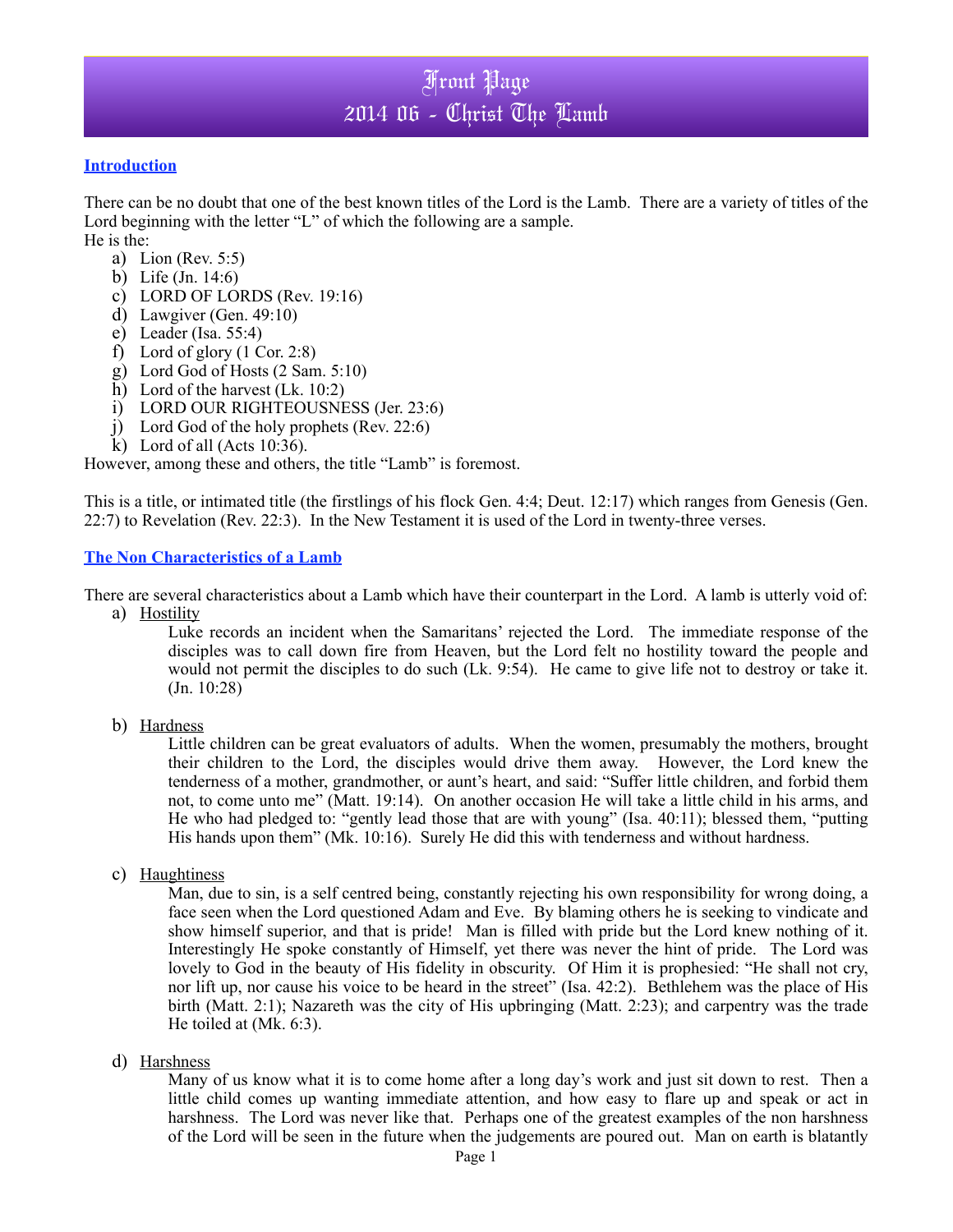standing in obstinacy and opposition to God (Rev. 16:21; 18:7; 19:19), His person, principles, prerogatives and purpose for Christ to have universal kingship (Psa. 2:6). Yet when the Lord takes the book (Rev. 5:7) He does not open it all at once, but seal by seal (Rev. 6:1, 3, 5, etc.) and seeks to make man aware that He is God, there are consequences for rebellion (Rev. 16:6), and yet holds the door of mercy open (Rev. 14:6; Joel 2:32). There is nothing harsh about the Lord.

### **The Lord as The Lamb in The Scriptures**

The Lord as the Lamb is associated with:

- a) The wonders of divine love in eternity past.
	- i) "Forasmuch as ye know that ye were not redeemed with corruptible things, as silver and gold, from your vain conversation received by tradition from your fathers; But with the precious blood of Christ, as of a lamb without blemish and without spot: Who verily was foreordained before the foundation of the world, but was manifest in these last times for you." (1 Pet. 1:18-20)
- b) His humiliation.
	- i) The place of the scripture which he read was this: "He was brought as a lamb to the slaughter, and as a sheep before her shearers is dumb, so He openeth not His mouth." (Isa. 53:7-8)
	- ii) "In his humiliation his judgment was taken away: and who shall declare his generation? for his life is taken from the earth." (Acts 8:33)
- c) His moral perfection.
	- i) "A Lamb without blemish and without spot" (1 Pet. 1:19). It is only when there is the law concerning the red heifer we read the combined truths: "without spot, wherein is no blemish" (Num. 19:2). There are many references to the sacrifice being "without spot" (Num. 28:3; 29:26); or "without blemish" (Ex. 12:5; Lev. 1:10), but this is the only time in the New Testament when both are applied to the Lord. God is seeking to impress on our minds and hearts the unsullied perfections of the Lamb of God.
- d) Our perpetual assurance of acceptance.
	- i) "Now this is that which thou shalt offer upon the altar; two lambs of the first year day by day continually. The one lamb thou shalt offer in the morning; and the other lamb thou shalt offer at even." (Ex 29:38-39)
- e) His ever availing cleansing.
	- i) Concerning the cleansing of the leper it is recorded: "And on the eighth day he shall take two he lambs without blemish, and one ewe lamb of the first year without blemish, and three tenth deals of fine flour for a meat offering, mingled with oil, and one log of oil. And the priest that maketh him clean shall present the man that is to be made clean, and those things, before the LORD, at the door of the tabernacle of the congregation." (Lev. 14:10)
- f) His precious sacrifice.
	- i) "Ye know that ye were not redeemed with corruptible things, as silver and gold . . . but with the precious blood of Christ" (1 Pet. 1:18-19). This is the only time blood is referred to as precious.
- g) His horizontal universality.
	- i) "Behold the Lamb of God, which taketh away the sin of the world." (Jn. 1:29)
	- ii) "He is the propitiation for our sins: and not for our's only, but also for the sins of the whole world." (1 Jn. 2:2)
	- iii) In Exodus we read: "If the household be too little for the Lamb" (Ex. 12:4), but never the Lamb being too little for the house!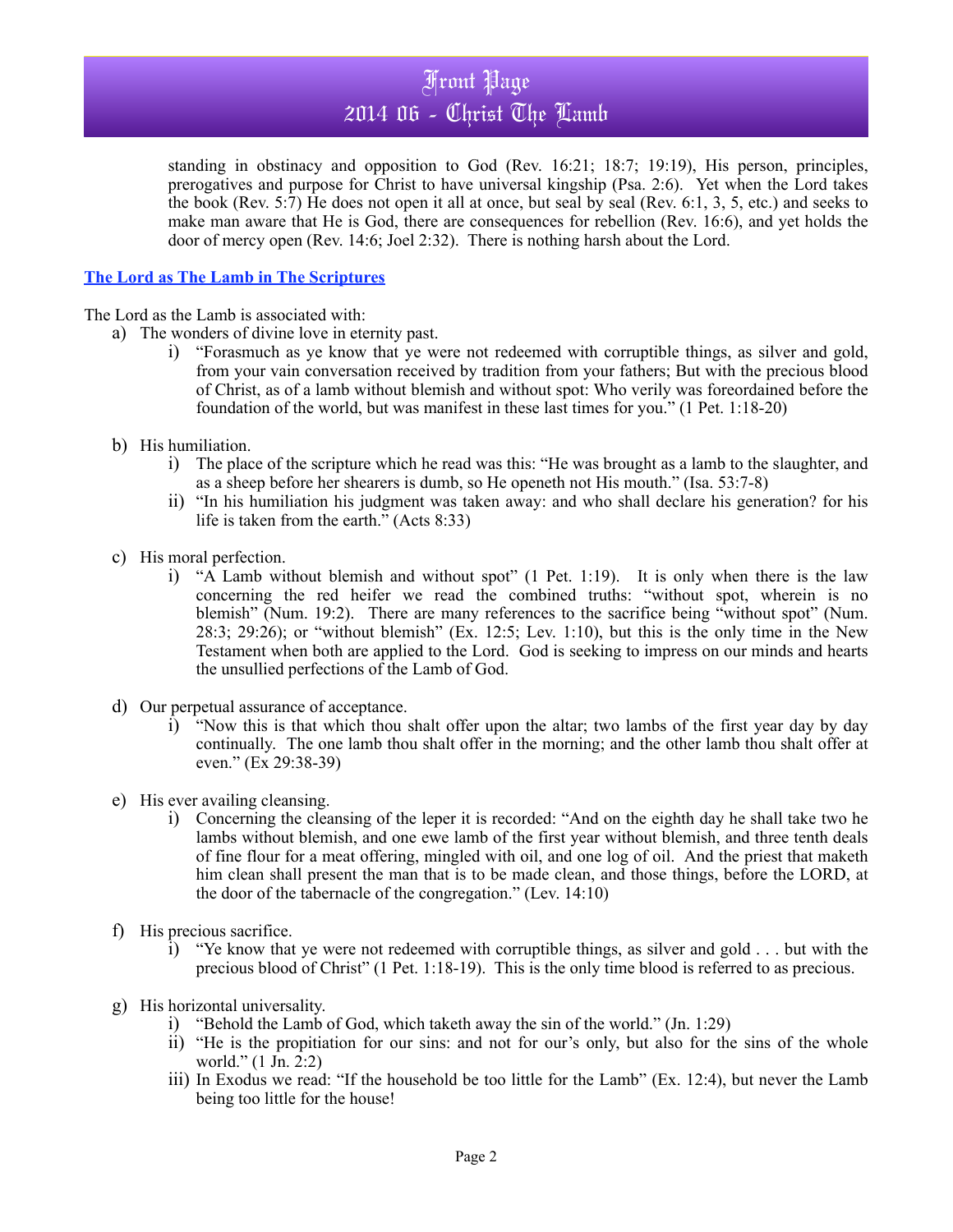- h) His historical universality.
	- i) Thank God the sin Moses committed by his rashness or David by his sin, they are covered by the sacrifice of the Lamb as the following references show, and not only for the sins of the past, but also for the present and the future.
		- 1. He is the "propitiation . . . for the remission of sins that are past" (Rom. 3:25); "For the redemption of the transgressions that were under the first testament" (covenant) (Heb. 9:15).
		- 2. This age: "The blood of Jesus Christ His Son cleanseth us from all sin" (1 Jn. 1:7-9).
		- 3. The tribulation period: "And I said unto him, Sir, thou knowest. And he said to me, These are they which came out of great tribulation, and have washed their robes, and made them white in the blood of the Lamb." (Rev. 7:14)
- i) His effective universal universality.
	- i) "And, having made peace through the blood of His cross, by Him to reconcile all things unto Himself . . . whether they be things in earth, or things in heaven." (Col. 1:20)
- j) His personal attractiveness.
	- i) When John saw Jesus as He walked he said: "Behold the Lamb of God, which taketh away the sin of the world." (Jn. 1:29)
- k) His centralization in the purposes of God.
	- i) "And I beheld, and, lo, in the midst of the throne and of the four beasts, and in the midst of the elders." (Rev. 5:6)
- l) His resurrection.
	- i) "And I beheld, and, lo, in the midst of the throne and the four beasts, and in the midst of the elders, stood a Lamb as it had been slain." (The resurrection is strongly evidenced by the fact that it says: "As it had been slain", that is, bearing the evidence of death and more pointedly, that the Lamb is standing) (Rev. 5:6)
- m) His exclusive worthiness.
	- i) The cry goes forth in Heaven: "Who is worthy to open the book". Then with exalting adoration we read: "He (the Lamb) came and took the book out of the right hand of Him that sat upon the throne." (Rev. 5:7)
- n) Our Guide in the realms of glory.
	- i) What comfort there is in the words: "For the Lamb which is in the midst of the throne shall feed them, and shall lead them unto living fountains of waters: and God shall wipe away all tears from their eyes." (Rev. 7:17)
- o) His devotion to God which causes us to triumph.
	- i) "And I heard a loud voice saying in heaven, Now is come salvation, and strength, and the kingdom of our God, and the power of His Christ: for the accuser of our brethren is cast down, which accused them before our God day and night. And they overcame Him by the blood of the Lamb, and by the word of their testimony; and they loved not their lives unto the death. Therefore rejoice, ye heavens, and ye that dwell in them." (Rev. 12:10-12a)
- p) The solidification of the Lamb in contrast to the Beast.
	- i) The beast stands upon the sand of the sea shore (Rev. 13:1), but the Lamb stands on Mount Zion. "And I looked, and lo, a Lamb stood on the Mount Sion, and with Him an hundred forty and four thousand, having His Father's name written in their foreheads" (Rev. 14:1-2).